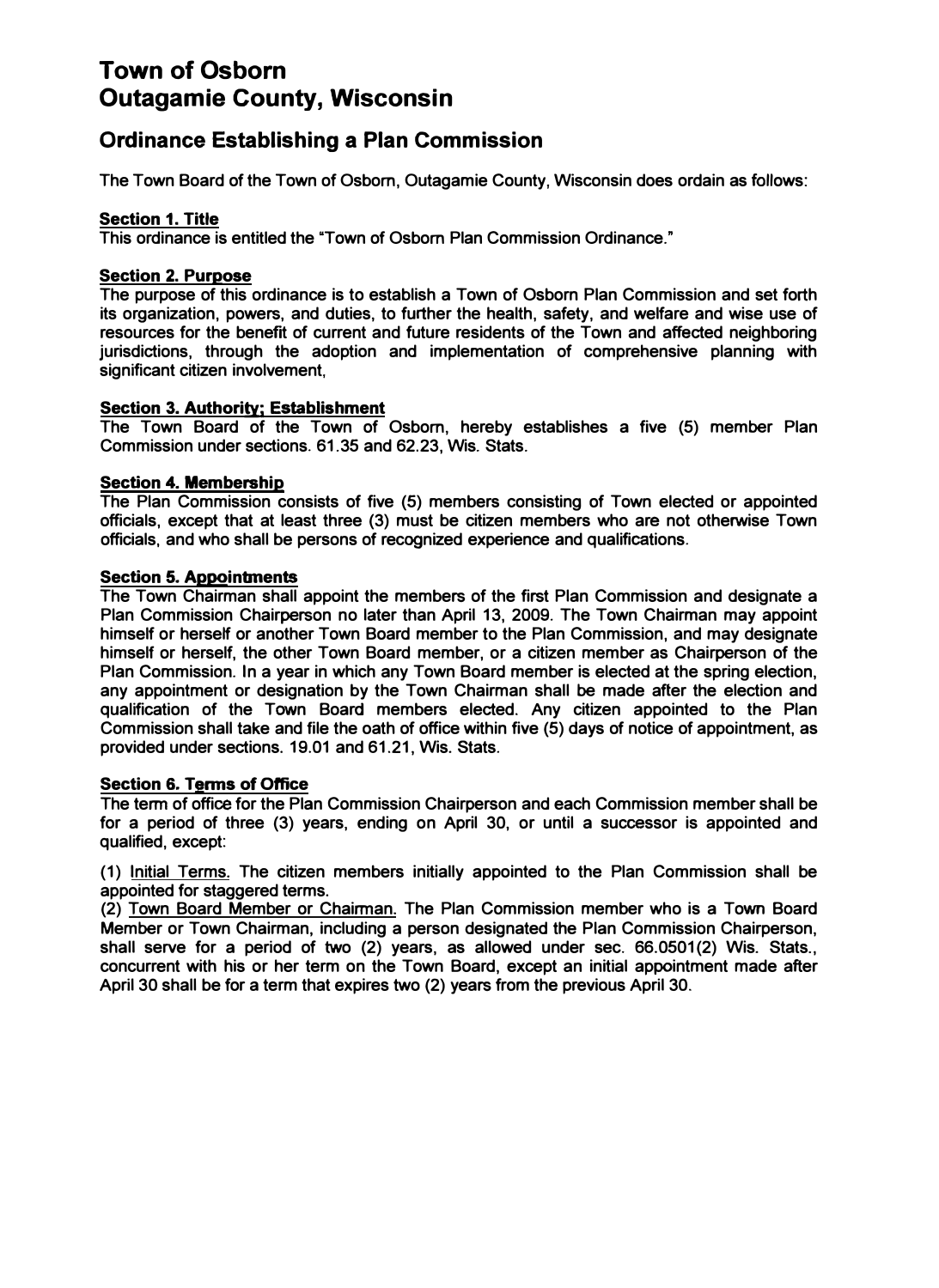## **Section 7. Vacancies**

**A person who is appointed to fill a vacancy on the Plan Commission shall serve the remainder of the term.**

## **Section 8. Experts & Staff**

The Plan Commission may, under sec. 62.23(1), Wis. Stats., recommend to the Town Board the **employment of experts and staff, and may review and recommend to the approval authority proposed payments under any contract with an expert.** 

### **Section 9. Rules; Records**

**The Plan Commission, under sec. 62.23(2), Wis. Stats., may adopt rules for the transaction of its business, subject to Town ordinances, and shall keep a record of its resolutions, transactions, findings and determinations, which shall be a public record under sections 19.21- 19.39, Wis. Stats.** 

## **Section 10. Chairperson & Officers**

**(1) Chairperson. The Plan Commission Chairperson shall be appointed and serve a term as provided in sections 5 and 6 of this ordinance. The Chairperson shall, subject to Town ordinances and Commission rules:**

- **(a) provide leadership to the Commission;**
- **(b) set Commission meeting and hearing dates;**
- **(c) provide notice of Commission meetings and hearings and set their agendas, personally or by his or her designee;**
- **(d) preside at Commission meetings and hearings; and**
- **(e) ensure that the laws are followed.**

**(2) Vice Chairperson. The Plan Commission may elect, by open vote or secret ballot under sec. 19.88(1), Wis. Stats., a Vice Chairperson to act in the place of the Chairperson when the Chairperson is absent or incapacitated for any cause.**

**(3) Secretary. The Plan Commission shall elect, by open vote or secret ballot under sec. 19.88(1), Wis. Stats., one of its members to serve as Secretary, or, with the approval of the Town Board, designate the Town Clerk or other Town officer or employee as Secretary.**

## **Section 11. General & Miscellaneous Powers**

**The Plan Commission, under sec. 62.23(4), Wis. Stats., shall have the power:** 

**(1) Necessary to enable it to perform its functions and promote Town planning.**

**(2) To make reports and recommendations relating to the plan and development of the Town to the Town Board, other public bodies, citizens, public utilities and organizations.**

**(3) To recommend to the Town Board programs for public improvements and the financing of such improvements.**

**(4) To receive from public officials, within a reasonable time, requested available information required for the Commission to do its work.**

**(5) For itself, its members and employees, in the performance of their duties, to enter upon land, make examinations and surveys, and place and maintain necessary monuments and marks thereon. However, entry shall not be made upon private land, except to the extent that the private land is held open to the general public, without the permission of the landowner or tenant. If such permission has been refused, entry shall be made under the authority of an inspection warrant issued for cause under sec. 66.0119, Wis. Stats., or other court-issued warrant.**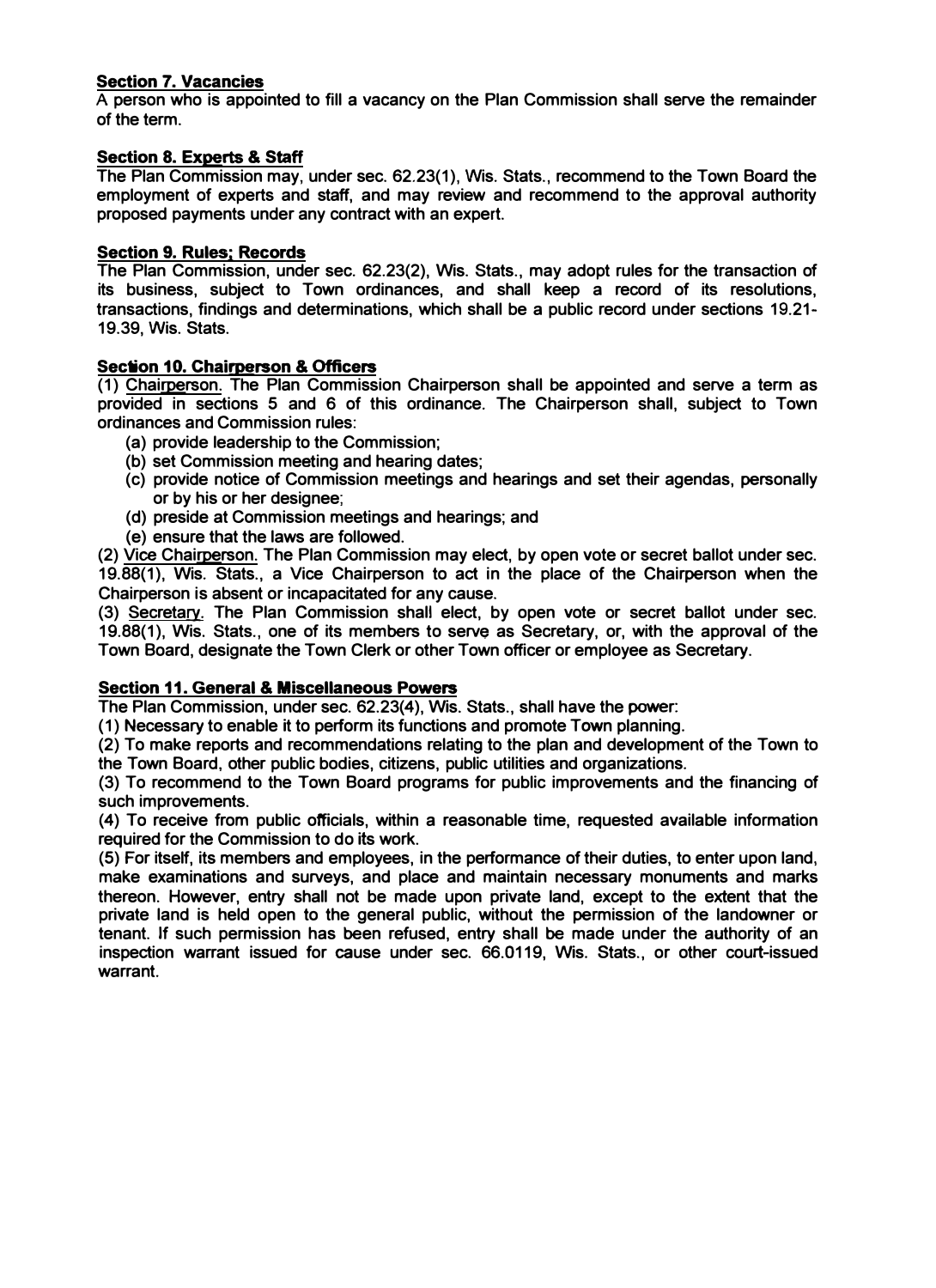## **Section 12. Referrals to the Plan Commission**

**(1) Required referrals under sec: 62.23(5), Wis. Stats. The following shall be referred to the Plan Commission for report:**

- **(a) The location and architectural design of any public building.**
- **(b) The location of any statue or other memorial.**
- **(c) The location, acceptance, extension, alteration, vacation, abandonment, change of use, sale, acquisition of land for or lease of land for any**
	- **(i) street, or other public way;**
	- **(ii) park or playground;**
	- **(iv) area for parking vehicles; or**
	- **(v) other memorial or public grounds.**
- **(d) The location, extension, abandonment or authorization for any publicly or privately owned public utility.**
- **(e) All plats under the Town's jurisdiction under ch. 236, Wis. Stats., including divisions under a Town subdivision or other land division ordinance adopted under sec. 236.45, Wis. Stats.**
- **(f) The amendment or repeal of any ordinance adopted under sec. 62.23, Wis. Stats., including ordinances relating to: the Town Plan Commission; the Town comprehensive plan under sec. 66.1001, Wis. Stats.; a Town official map; and Town zoning.**
- **(2) Required referrals under sections of the Wisconsin Statutes other than sec. 62.23(5), Wis.**
- **Stats. The following shall be referred to the Plan Commission for report:**
	- **(a) The review or amendment of a Town subdivision or other land division ordinance under sec. 236.45(4), Wis. Stats.**
	- **(b} Any other matter required by the Wisconsin Statutes to be referred to the Plan Commission.**
- **(3) Required referrals under this ordinance. In addition to referrals required by the Wisconsin Statutes, the following matters shall be referred to the Plan Commission for recommendation:**
	- **(a) A proposed driveway access ordinance or amendment.**
	- **{b) A proposed Town official map ordinance under sec. 62.23(6), Wis. Stats., or any other proposed Town ordinance under sec. 62.23, Wis. Stats., not specifically required by the Wisconsin Statutes to be referred to the commission.**
	- **(c) A proposed Town zoning ordinance or amendment adopted under authority separate from or supplemental to sec. 62.23, Wis. Stats., including a Town construction site erosion control and storm water management zoning ordinance under sec. 60.627(6), Wis. Stats.**
	- **(d) An application for a special exception.**
	- **(e) A proposed site plan.**
	- **(f) Any proposed contract, for the provision of information, or the preparation of a comprehensive plan, an element of a plan or an implementation measure, between the Town and the regional planning commission, under sec. 66.0309, Wis. Stats., another unit of government, a consultant or any other person or organization.**
	- **(g) A proposed ordinance, regulation or plan, or amendment to the foregoing, relating to a mobile home park under sec. 66.0435, Wis. Stats.**
	- **(h) A proposed county agricultural preservation plan or amendment, under subchapter. IV of chapter. 91, Wis. Stats., referred by the county to the Town, or proposed Town agricultural preservation plan or amendment.**
	- **(i) Any other matter required by any Town ordinance or Town Board resolution or motion to be referred to the Plan Commission.**